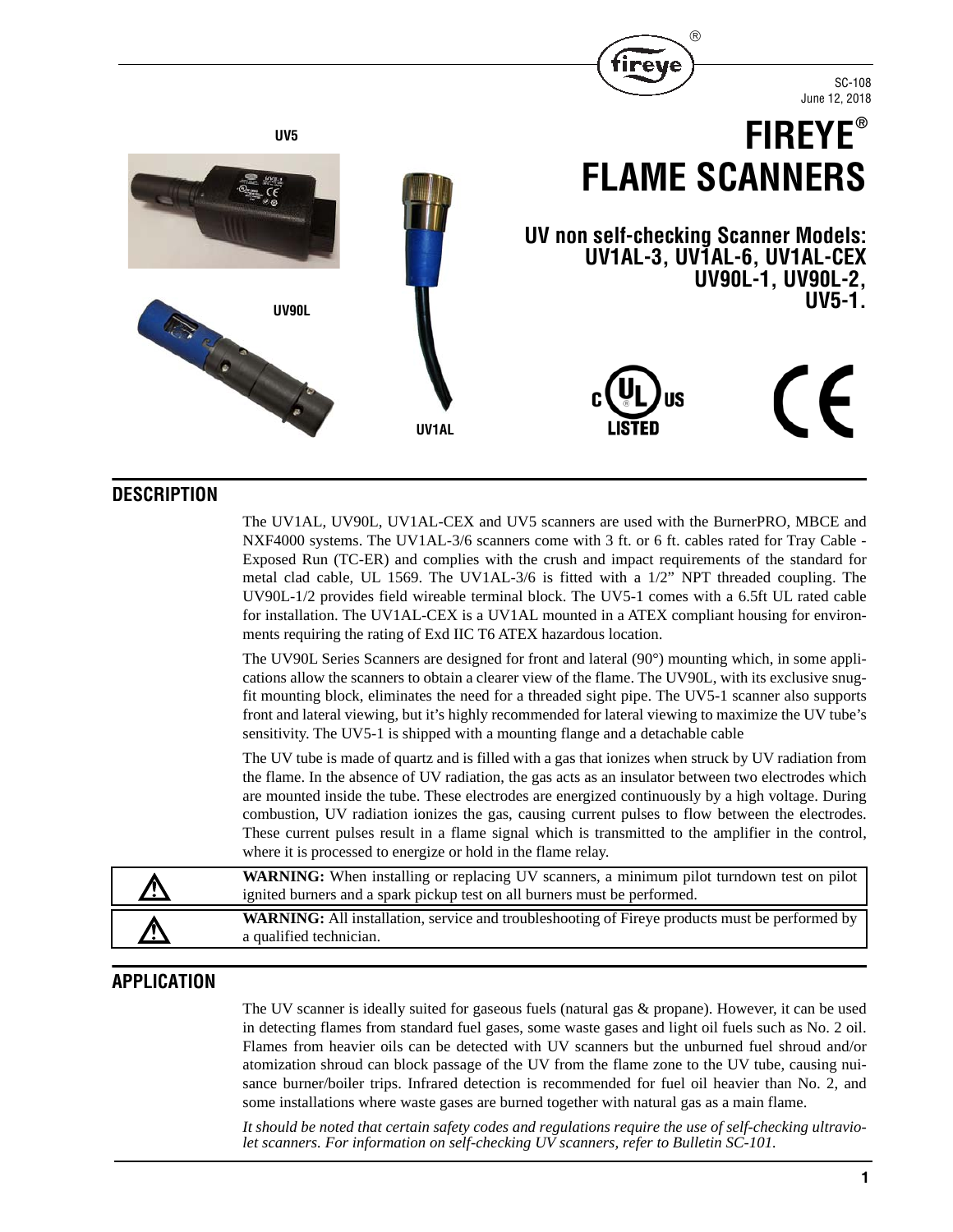# **SPECIFICATIONS**

| <b>Operating Voltage:</b>    | $(S1-S2)$ : 300 VDC nominal                                                          |
|------------------------------|--------------------------------------------------------------------------------------|
| <b>Operating Temperature</b> |                                                                                      |
| UV1AL:                       | -40°C to +94°C (-40°F to +201°F)                                                     |
| UV1AL-CEX:                   | -40 <sup>o</sup> C to +94 <sup>o</sup> C (-40 <sup>o</sup> F to +201 <sup>o</sup> F) |
| UV90L:                       | -40°C to +90°C (-40°F to +194°F)                                                     |
| UV5:                         | -20 $^{\circ}$ C to +60 $^{\circ}$ C (-4 $^{\circ}$ F to +140 $^{\circ}$ F)          |
| Humidity:                    | 85% RH maximum non-condensing                                                        |
| $UV1AL-3$ :                  | $1/2$ " NPT, 36" (915mm) shielded leads                                              |
| $UV1AL-6$                    | $\frac{1}{2}$ " NPT, 72" (1830mm) shielded leads                                     |
| <b>UV1AL-CEX:</b>            | 1 NPT, $\frac{1}{2}$ " NPT conduit cable entry                                       |
| <b>UV90L-1</b>               | Terminal block                                                                       |
| <b>UV90L-2</b>               | Terminal block<br>(specialty application - contact factory)                          |
| $UV5-1$                      | 80" (2000mm) length, detachable cable                                                |

 $^{\circledR}$ 

reve

For scanner dimensions refer to Figures 2, 3 and 4. Consult factory for custom lead lengths.



 **NOTICE:** The information provided in this bulletin is directed to assist boiler and combustion service technicians who are experienced in the installation and operation of Fireye Flame Safety equipment. Persons not familiar with Fireye products should contact the nearest Fireye representative or other qualified service group. The UV1AL, UV5, and UV90L, as well as all other Fireye scanners, are designed to be used exclusively with the appropriate Fireye Flame Safeguard and Burner Management controls. The application of these scanners to other than Fireye equipment should be reviewed for approval by Fireye.

# **APPLICATION REFERENCE**

UV1AL, UV5 and UV90L can be used only with the following FIREYE flame safeguard controls.

| <b>BURNERPRO</b>                                                                | <b>MBCE FLAMESWITCH</b>      | NEXUS                   |
|---------------------------------------------------------------------------------|------------------------------|-------------------------|
| BP110UV series<br>BP230UV series<br><b>BP110UVFR</b> series<br>BP230UVFR series | MBCE-110UV-x<br>MBCE-230UV-x | NXF4000<br>NXF4000-230V |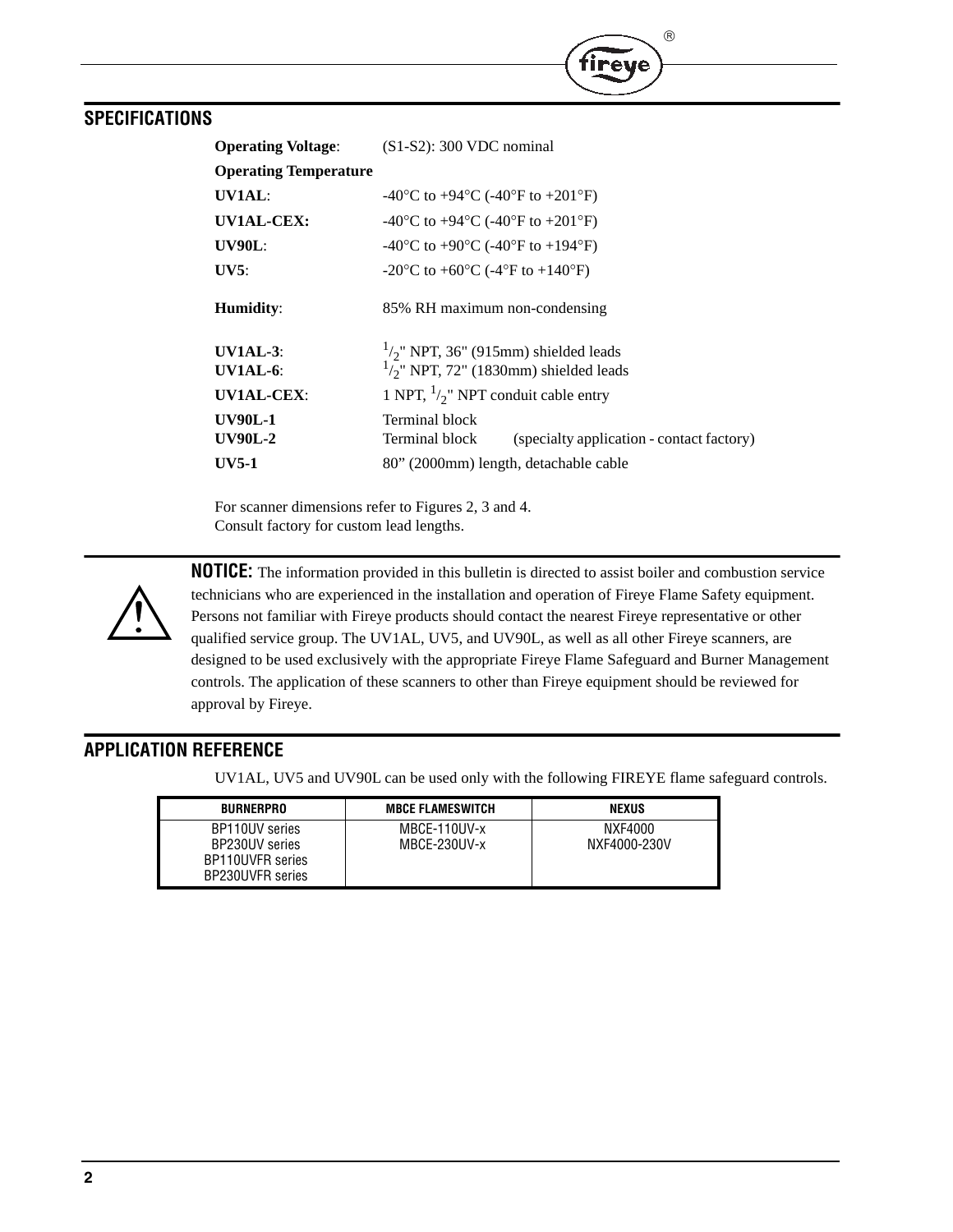

**CAUTION:** The UV1AL, UV5 and UV90L ultra-violet flame scanners are non-self checking UV systems and should be applied only to burners that cycle often (e.g.: a minimum of once per 24 hours) in order for the safety checking circuit to be exercised.

 $^{\circledR}$ 

ireve



## **FIGURE 1. TYPICAL SCANNER MOUNTING FOR UV1AL**



### **FIGURE 2. MOUNTING DIMENSION FOR UV90L-1**

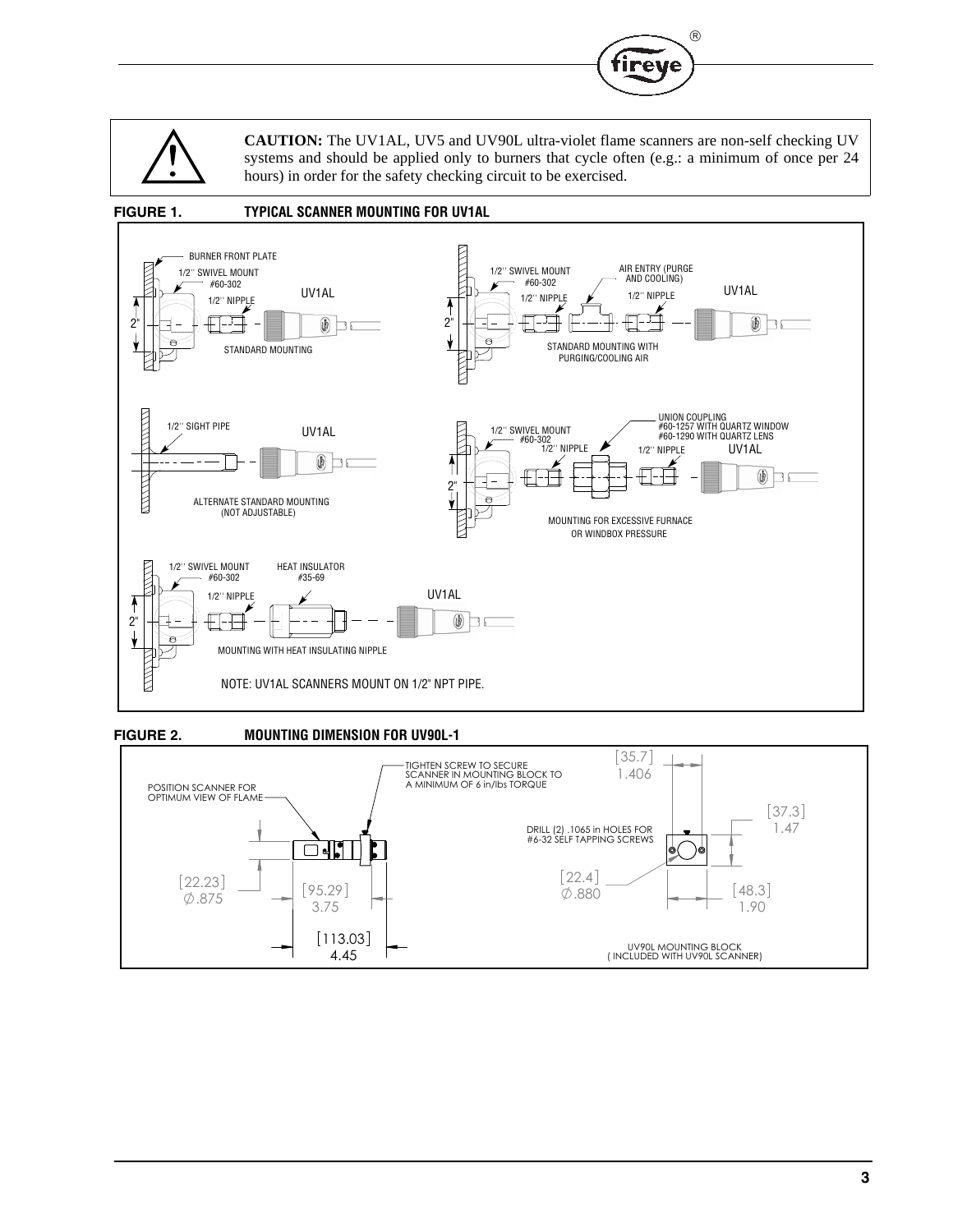

Use two #8-32 PAN or M4 PAN screws to secure flange to mounting surface

**FIGURE 4. DIMENSION FOR UV1AL-CEX**

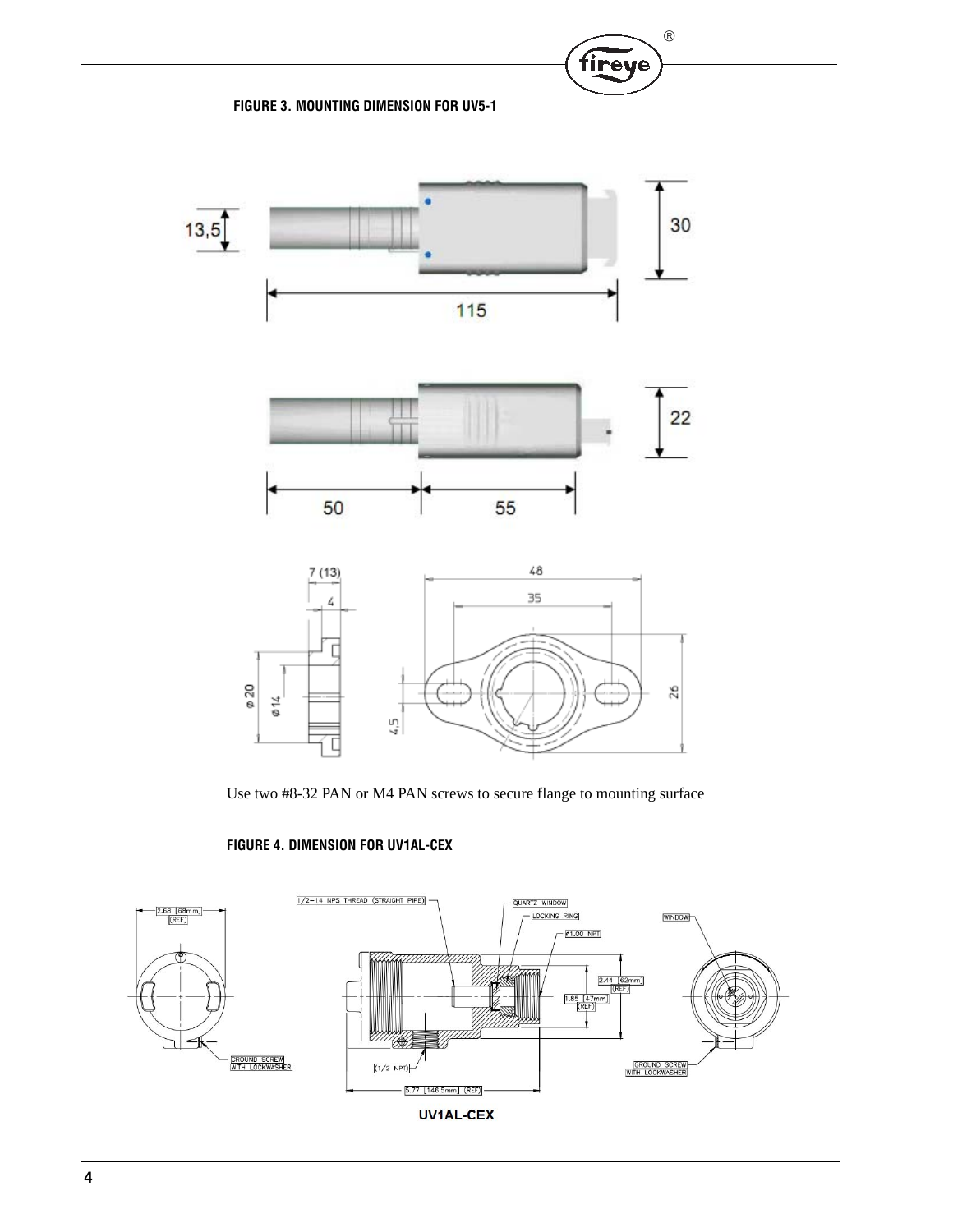# **ACCESSORIES**

| PART NUMBER | <b>DESCRIPTION</b>                                                  |
|-------------|---------------------------------------------------------------------|
| $60 - 302$  | $\frac{1}{2}$ Swivel Union                                          |
| 35-69       | Heat Insulator $\frac{1}{2}$ NPT threads each end, (male x female). |
| 60-1257     | $\frac{1}{2}$ NPT Union with quartz window                          |
| $60-1290$   | $\frac{1}{2}$ NPT Union with quartz lens to increase sensitivity    |
|             |                                                                     |

# **INSTALLATION OF UV1AL, UV5-1, & UV90L SCANNERS**

**PART NUMBER DESCRIPTION**



**WARNING:** THE LEADS FROM THE SCANNER TO THE CONTROL MUST BE SHIELDED TO PREVENT ELECTRICAL NOISE FROM GENERATING A FALSE FLAME SIGNAL TO THE CONTROL.

®

ret

Where possible, obtain the Burner Manufacturer's Instructions for mounting the scanner. This information is available for most standard burners. The scanner mounting should comply with the following general Instructions:

The following UL standards have been revised and now allow the use of TC-ER rated cable on Commercial boilers and burners:

- **•** UL 295: Commercial Industrial Gas Burners Sections 10.1.6, 10.1.9, and 11.2.2.
- **•** UL 296: Oil Burners Sections 31.1.8, 31.1.11, and 32.2.2.
- **•** UL 726: Oil fired Boiler Assemblies Sections 15.1.6, 15.1.9, and 16.1.6.
- **•** UL 795: Commercial Industrial Gas Heating Equipment Section 12.5.
- **1.** The quartz UV tube is brittle. Care must be exercised to avoid dropping or otherwise striking the scanner with force. Keep the scanner protected until mounted.
- **2.** Position the UV scanner within 36 inches of the flame to be monitored.
- **3.** Select a scanner location that will remain within the ambient temperature limits of the UV Scanner. If cooling is required, use an insulating coupling (Fireye P/N 35-69).
- **4.** The UV Scanners are designed to seal off against pressures up to 1 PSI. To seal against higher pressures, install a union coupling with quartz window (P/N 60-1257). Add cooling air to reduce the scanner sight pipe temperature. (Not applicable to UV90L and UV5).
- **5.** Install the UV1AL scanner on a standard 1/2 inch NPS pipe whose position is rigidly fixed. If the scanner mounting pipe sights through the refractory, do not extend it more than halfway through. Swivel flanges are available if desired (P/N 60-302). The sight pipe must permit an unobstructed view of the pilot and/or main flame, and both pilot and main flames must completely cover the scanner field of view. Oil and gas flames radiate more ultraviolet energy from the base of the flame than from further out in the flame. This fact should be considered when installing the scanner sight pipe.



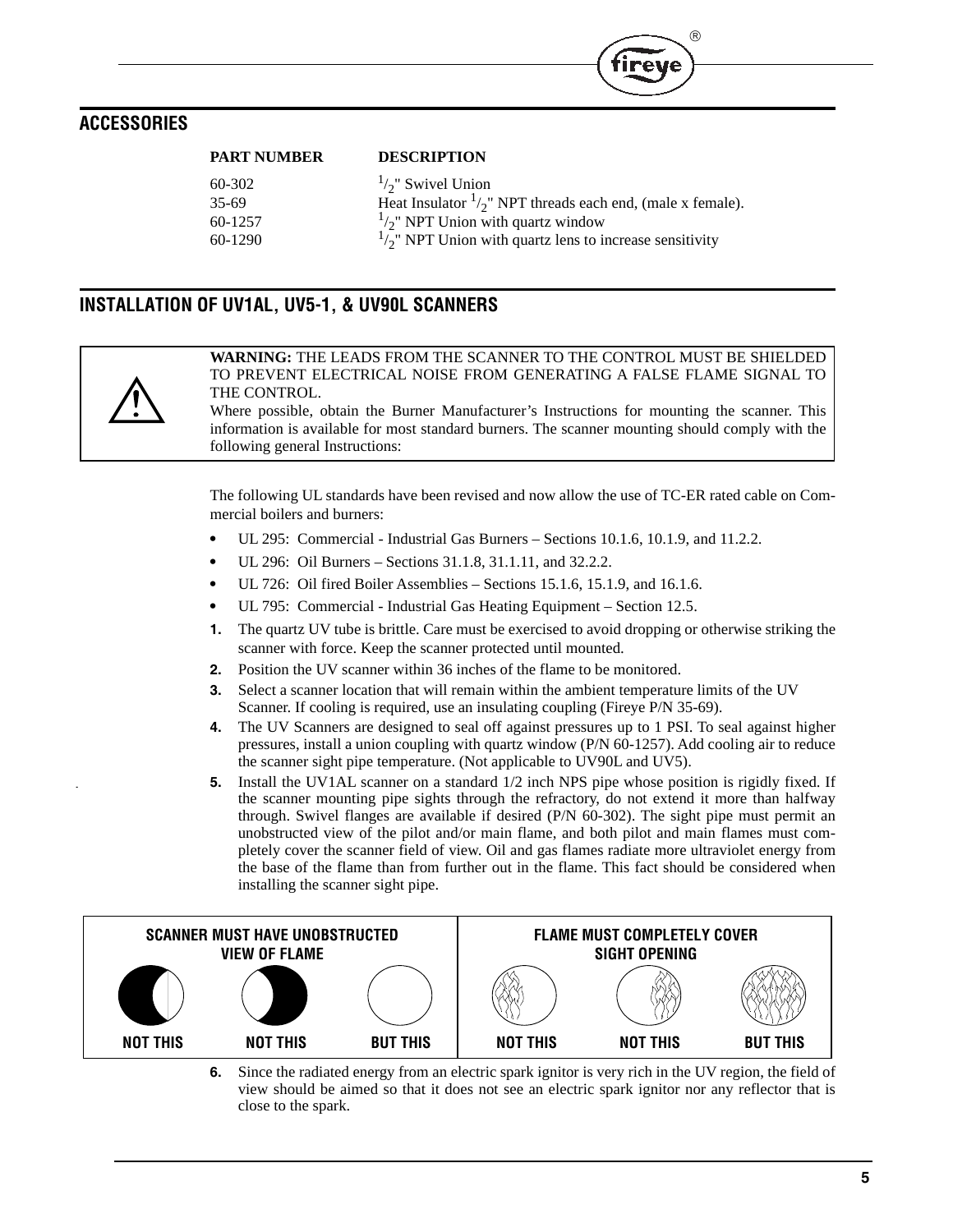| <b>CAUTION:</b> The unprotected leads must be run in electrical conduit in order to eliminate pickup<br>of electrical noise which could present an unsafe condition.                                                                                                                                                                                  |
|-------------------------------------------------------------------------------------------------------------------------------------------------------------------------------------------------------------------------------------------------------------------------------------------------------------------------------------------------------|
| To prevent spark pickup by the UV detector, close and/or disconnect all pilot and main fuel<br>valves. Operate the control through a burner startup cycle to determine that ignition spark can-<br>not be detected. Burner will not ignite if spark is detected.                                                                                      |
| Avoid running the scanner cables or conduit in close proximity to hot surfaces at the burner.<br>7.                                                                                                                                                                                                                                                   |
| Avoid running the scanner conduit in close proximity to high energy ignition wires.<br>8.                                                                                                                                                                                                                                                             |
| Smoke or unburned combustion gases absorb ultraviolet radiation. On installations having neg-<br>9.<br>ative pressure combustion chamber, a small hole drilled in the scanner sight pipe will assist in<br>keeping the pipe clean and free of smoke. For positive pressure furnaces, provide clean air to<br>pressurize the sight pipe, if necessary. |
| 10. Two UV Scanners may be installed on one burner if it is necessary to view two areas to obtain<br>reliable detection of the flame. They should be wired in parallel.                                                                                                                                                                               |
| 11. To increase scanner sensitivity with the UV Scanners, a quartz lens permits location of the scan-<br>ner at twice the normal distance. (Union w/quartz lens P/N 60-1290).                                                                                                                                                                         |
| 12. Request the assistance of any Fireye Field Office for recommendations of a proper scanner<br>installation on a non-standard application.                                                                                                                                                                                                          |

SOURCE **MAXIMUM DOSE** Cobalt 60  $(CO_{60})$  7.5mR/Hr Iridium 192 (IR<sub>192</sub>) | 1.0mR/Hr X-Ray 150kV @ 0.2mA X-Ray 1mR/Hr 150kV @ 5mA

 $\overline{\phantom{a}}$  ®

# **Minimum Pilot Test**

be exposed to safely.

This test assures that the flame detector will not detect a pilot flame too small to reliably light off the main flame. The test should be made on every new installation and following any repositioning of the flame detector.

## **THE MINIMUM PILOT TESTS MUST BE ACCOMPLISHED BY A TRAINED AND QUALIFIDED BURNER TECHNICIAN**

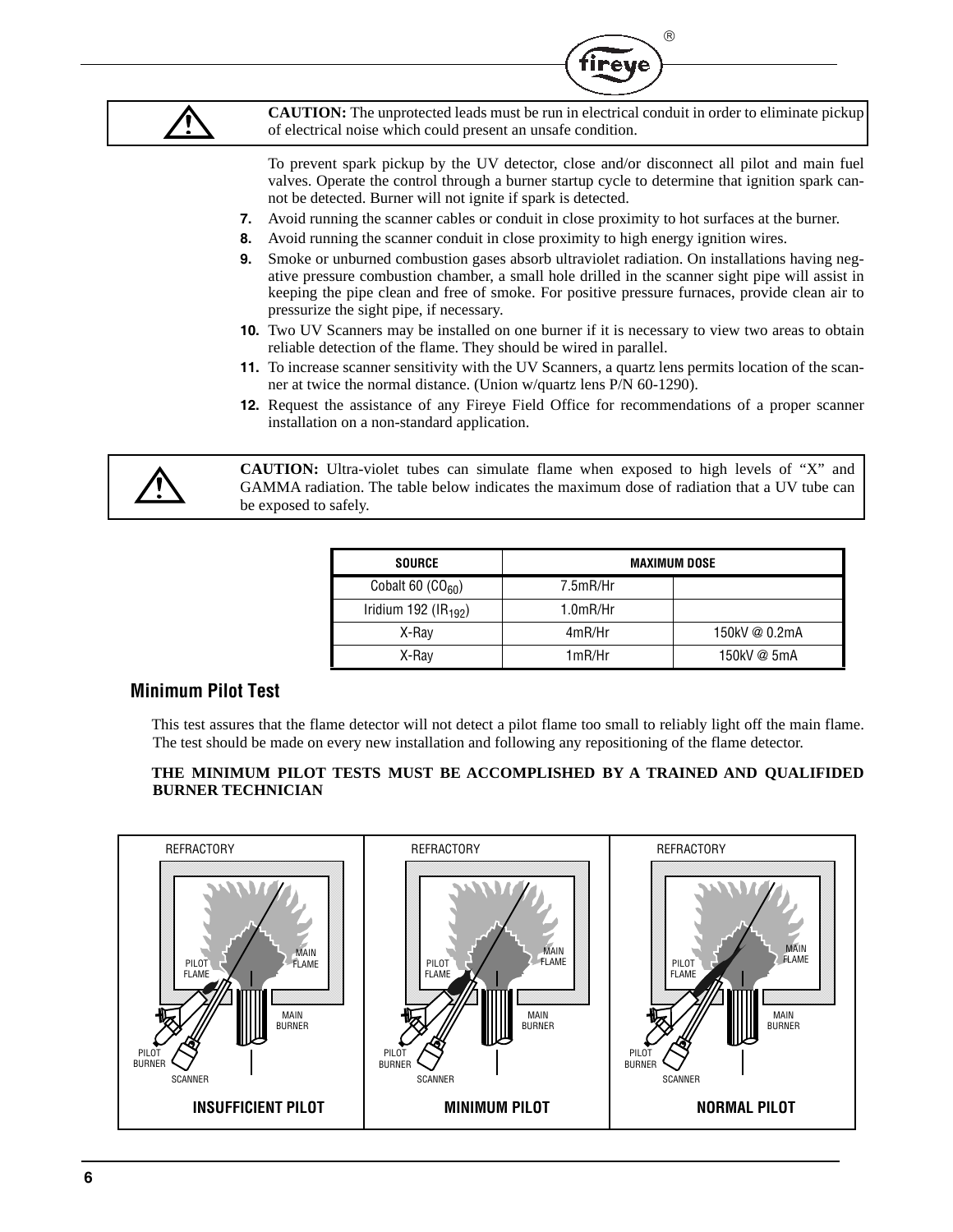

### **SPARK REJECTION TEST**

**CAUTION:** The scanner must not sight the ignition spark directly or any part of the burner that can reflect the spark back to the scanner. the scanner must not see a pilot flame that is too small to reliably ignite the main flame. Test procedures vary according to the control used. See procedures as described in the technical bulletin for the control being installed.

R

## **WIRING - UV SCANNERS**

To connect the scanner to the control, the UV1AL Scanners are supplied with up to 72" of flexible cable. Consult factory for custom lead lengths. The UV90L provides field wireable terminal block and the UV5 provides an 80" flexible cable.

### **Wiring Instructions:**

Wire the black and red wires (18 AWG) on the UV1AL flame scanner to terminals S1 and S2 on the Fireye flame safeguard control. **There is no polarity associated with the wire colors. Either wire (red or black) can be wired to either terminal (S1 or S2).** UV5 cable is tagged with S1 and S2 at the ends of the cable.

#### **Shield and Drain Wire:**

The UV1AL scanner provides a shield and drain wire that are internally bonded to the metal threaded  $\frac{1}{2}$ " NPT coupling nut. This allows a conduit clamp to provide an electrical ground around the exposed shield when entering a metal junction box or control cabinet, or connect the drain wire to a suitable ground connection when using a non-metallic (or metallic) junction box or control cabinet. For the UV1AL scanner, use shielded cable for the entire run. Attach shield to electrical ground at the control.

#### **Conduit required:**

On those applications where conduit is required for the scanner, Fireye recommends the Thomas and Betts 449-TB (or suitable) fitting which is used to couple 3/8" flexible metal conduit to 1/2" EMT conduit. The set screw on the fitting bites into the plastic on the scanner and seats onto the metal casing below, providing a secure connection.

If it is necessary to extend the scanner wiring, the following instructions apply: Scanner wires should be installed in a separate conduit. The wires from several scanners may be installed in a common conduit.



**NOTICE:** The voltage applied to UV scanner is nominally 300 VDC with no flame present.

### **Selection of Wire**

- **1.** Use #14, 16, or 18 wire with 75° C, 600 volt insulation for up to 100 foot distances (signal loss approximately 20% at 100 feet).
- **2.** For extended scanner wiring up to 500 feet, or for shorter lengths to reduce signal loss, use a shielded wire (Belden 8254, RG-62/U coaxial cable, or equal) for *each* scanner wire. The ends of the shielding must be taped and **no**t grounded.
- **3.** Asbestos insulated wire should be avoided.
- **4.** Multiconductor cable is not recommended.
- **5.** High voltage ignition wiring should **not** be installed in the same conduit with flame detector wires.



**CAUTION:** Keep scanner leads well clear of ignition high voltage wiring or any other high voltage or high current wiring in order to prevent false signal pickup in the scanner leads.

**WARNING:** Protective filtered lenses should be worn when viewing flame. Infrared and ultraviolet energy can be damaging to the eyes.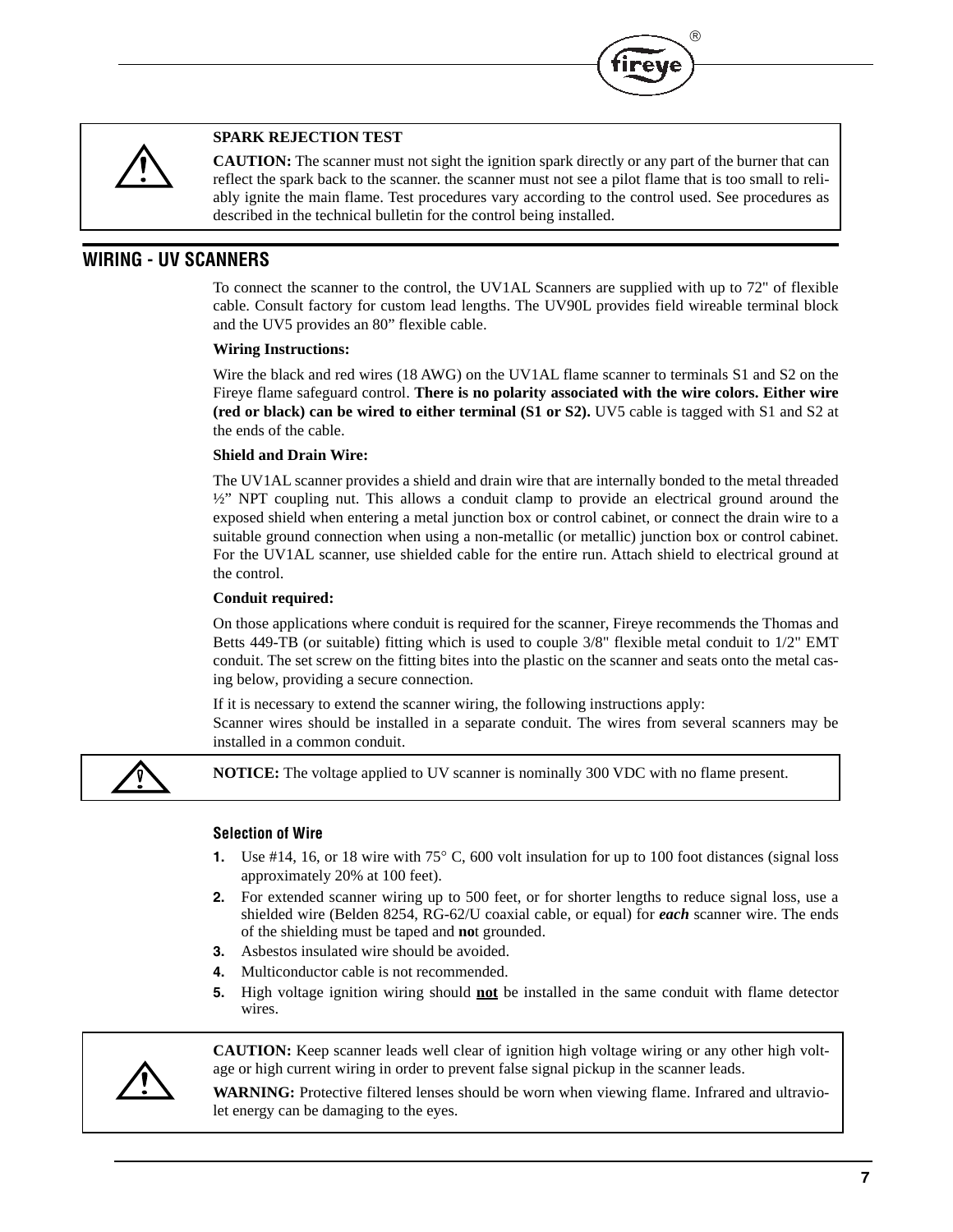# **MAINTENANCE**

### **Ultraviolet Scanners**

The viewing area of the scanner must be kept clean. Even a small amount of contamination on the lens will reduce the flame signal reaching the detector by a measurable amount. Wipe the viewing area routinely using a soft cloth dampened with concentrated detergent, then wipe dry.

 $^{\circledR}$ 

reve

### **Flame Signal Strength**

Routine observation of the flame signal strength will forewarn any deterioration in the capability of the flame detector or its application.

### **Periodic Safety Check**

It is recommended that a procedure be established to test the complete flame safeguard system at least once a month,. This test should verify the proper operation of all limit switches and safety interlocks as well as flame failure protection and fuel safety shutoff valve tightness.

### **Rotation**

It is recommended that control and scanner units purchased as spares be installed periodically to ensure proper operation.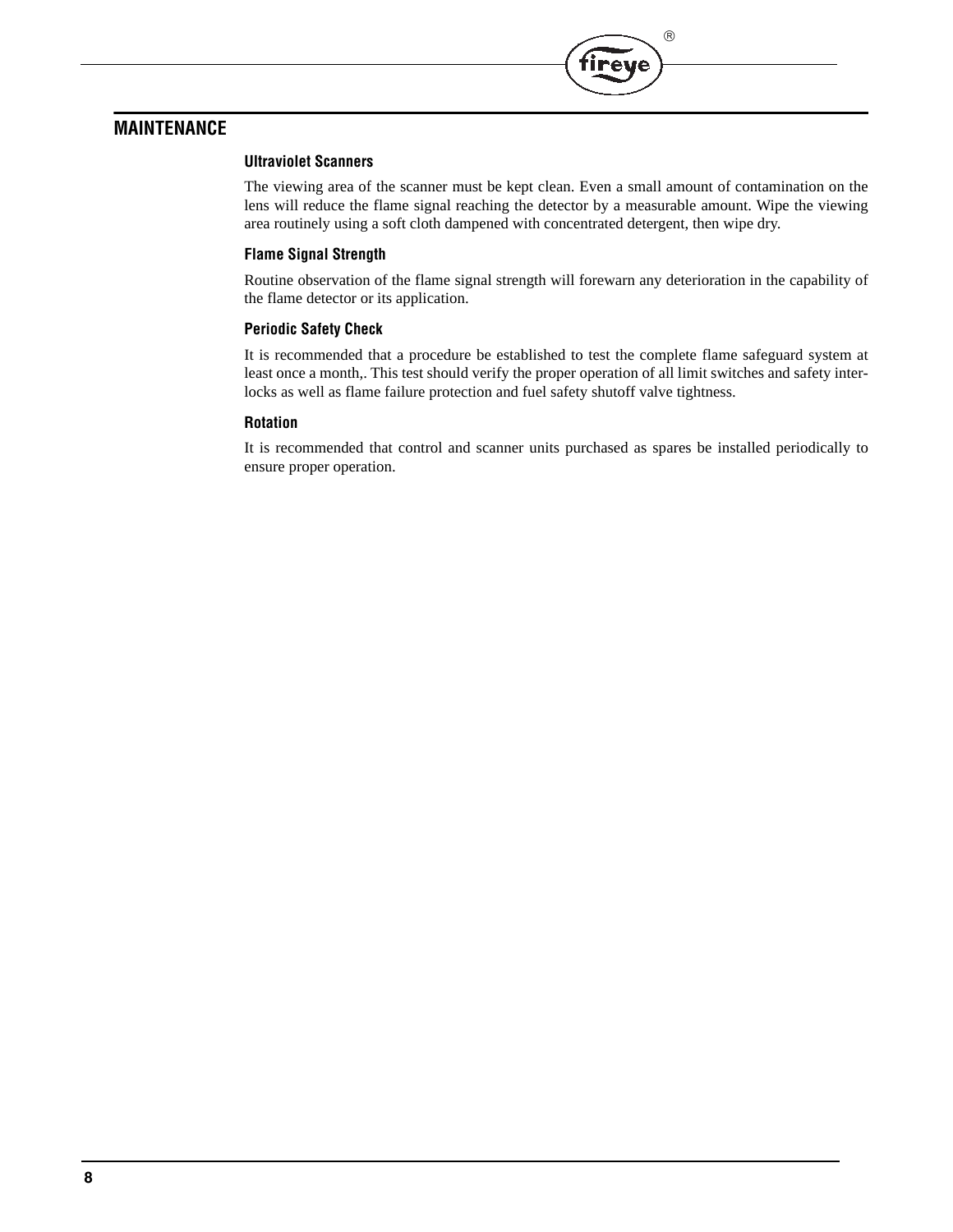

# **TROUBLESHOOTING NON SELF-CHECKING UV SCANNERS**

## **ZERO OR LOW FLAME SIGNAL**

- **1.** Zero volts at test jacks on control.
	- Make sure scanner has good view of the first  $\frac{1}{3}$  of flame. Reposition scanner for best flame signal. If no signal . . .
- **2.** Check for approximately 300 VDC across S1-S2 on control, with no flame present, as follows:
	- Use meter with 20k ohms/volt sensitivity.
	- Deenergize control.
	- Close and secure all fuel valves.
	- Energize control and measure voltage across S1-S2.
- **3.** If voltage across S1-S2 is acceptable . . .
	- With control energized, remove scanner from burner and bring it to within a few inches of a UV source such as a gas lighter or propane torch.
	- Check for flame signal at control.
- **4.** If no flame signal . . .
	- Make sure scanner lens is clean and dry.
	- Deenergize control and check continuity of leads between scanner and control.
	- Replace scanner
	- Replace amplifier or control.
- **5.** If voltage across S1-S2 is low, check L1-L2 for proper line voltage. If line voltage is good:
	- Deenergized control, remove scanner lead wires from terminals S1 and S2.
	- Energize control and recheck for proper voltage across S1 and S2.
	- If voltage across S1 and S2 is good, replace scanner or lead wires.
	- If voltage across S1 and S2 is low, replace amplifier or control.

## **FALSE FLAME SIGNAL**

- **1.** Control will not start burner.
	- Check control wiring, all limits and interlocks.
	- Verify flame signal at test jacks upon energizing control.
- **2.** Flame signal appears at test jacks when no flame is in combustion chamber.
	- Deenergize control to remove scanner leads from S1-S2.
	- Close and secure all fuel valves.
	- Energize control.
	- Check for induced voltage pickup to amplifier.
- **3.** Burner starts up with scanner removed from S1-S2.
	- Deenergize control and connect scanner to S1-S2.
	- Energize control.
	- Check scanner for runaway condition. Look for a blue glow in the UV tube.
	- If glow is present, replace scanner.
	- If no glow is present, check to see that scanner leads are well clear of ignition or other noise carrying lines.
- **4.** Burner does not start up even with scanner removed from S1-S2.
	- Check control wiring, all limits and interlocks.
	- Replace control/amplifier.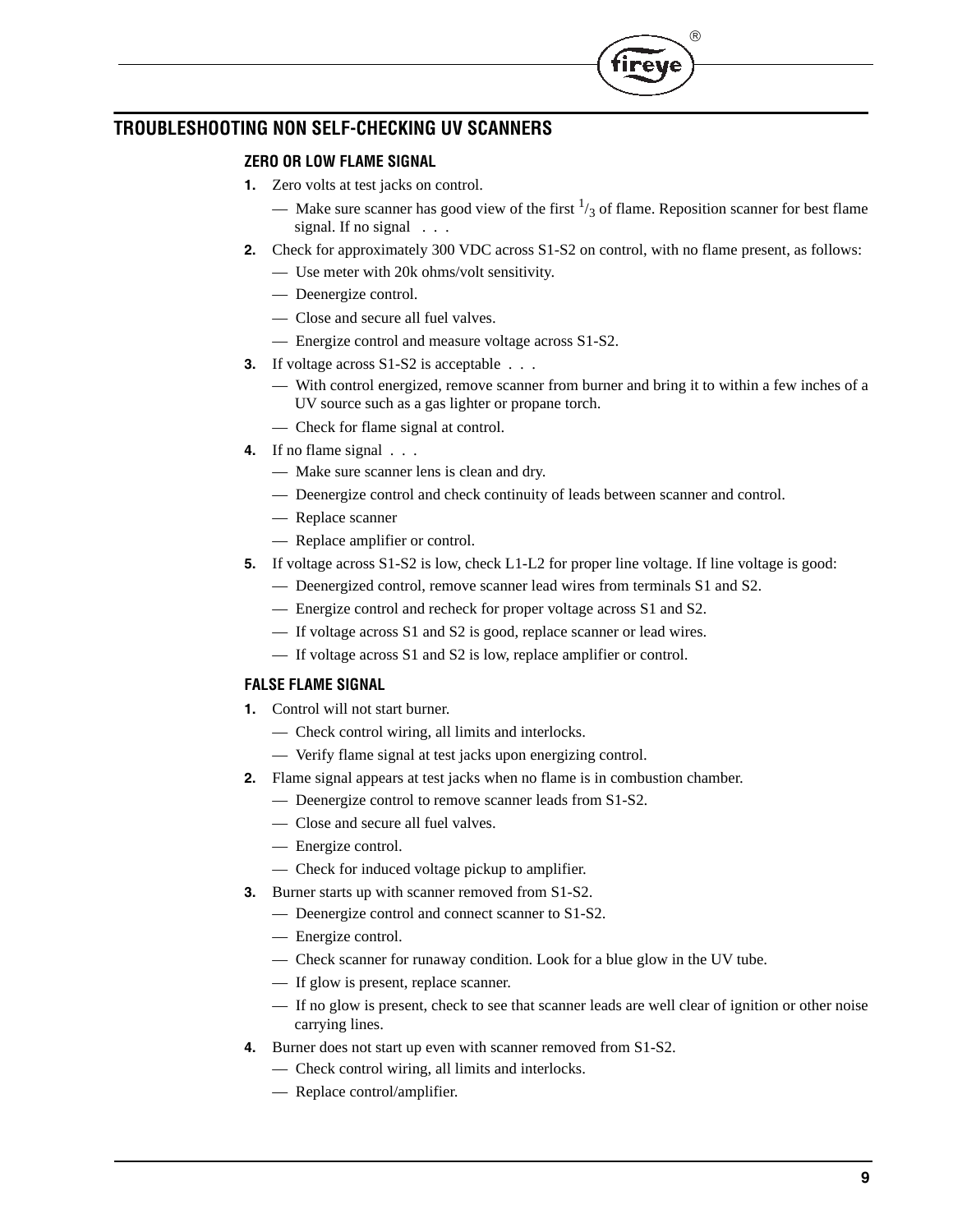

**WARNING:** The leads from the UV1AL, UV90L, or UV5 Scanners to the control must be shielded to prevent electrical noise from generating a false flame signal to the control.

### **Wiring the UV90L Scanner**

Wiring the UV90L scanner is very easy. Remove the rear back shell by undoing the 2 screws (see image below). The terminal block can be accessed with the back shell removed. Use a shielded 2 conductor cable to provide connectivity between the scanner and the control. It is recommended that the cable shield be tied to earth ground at the control. The terminal block is designed to accept a conductor of 14 - 26 AWG. Strip back the conductor insulation to about 0.25inch and feed the wire into terminal block opening. Torque down the retention screw sufficiently to secure the conductor.

Use the included strain relief to secure the cable to the scanner housing (as shown in image B below). Re-attach the back shell to complete the assembly.

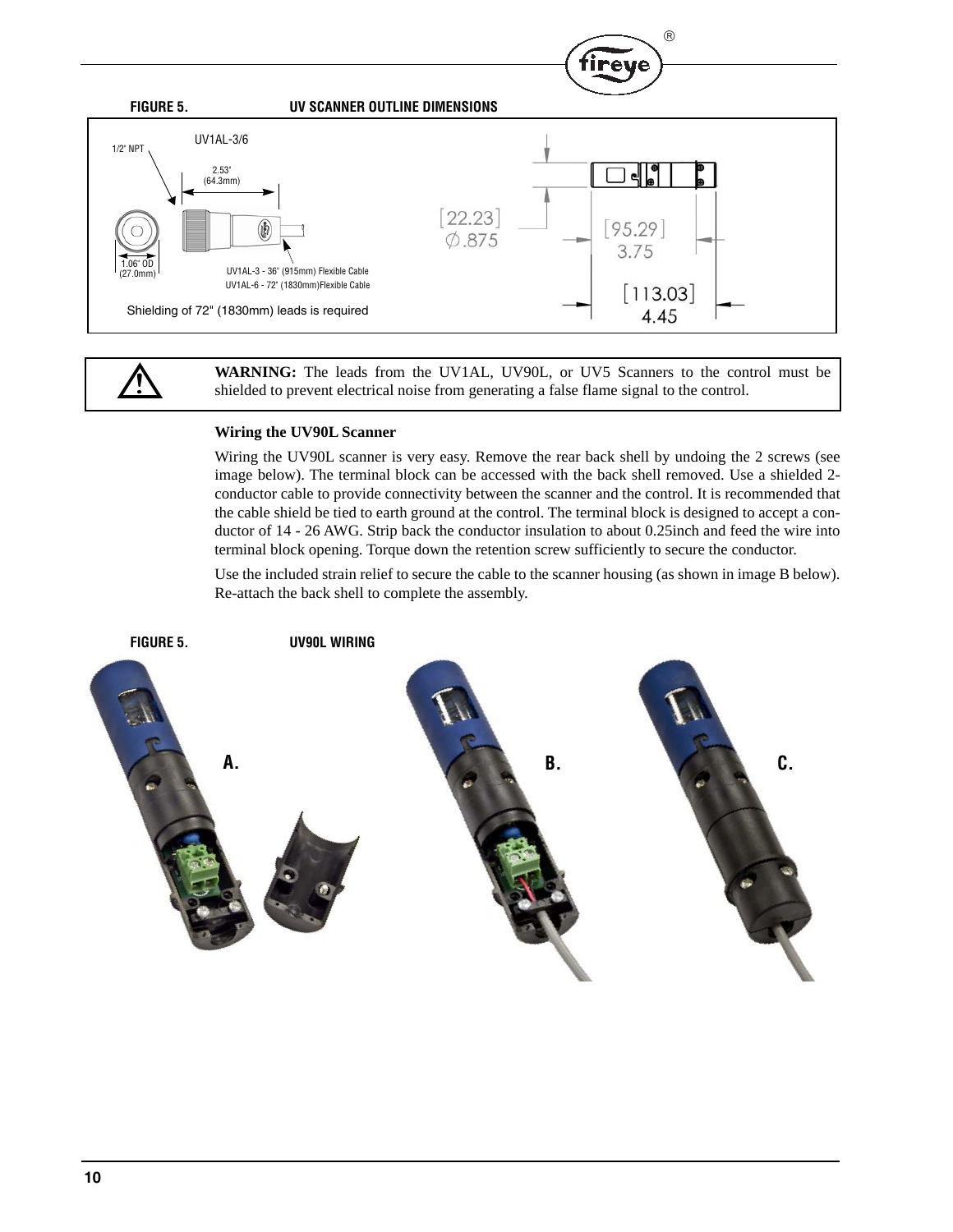